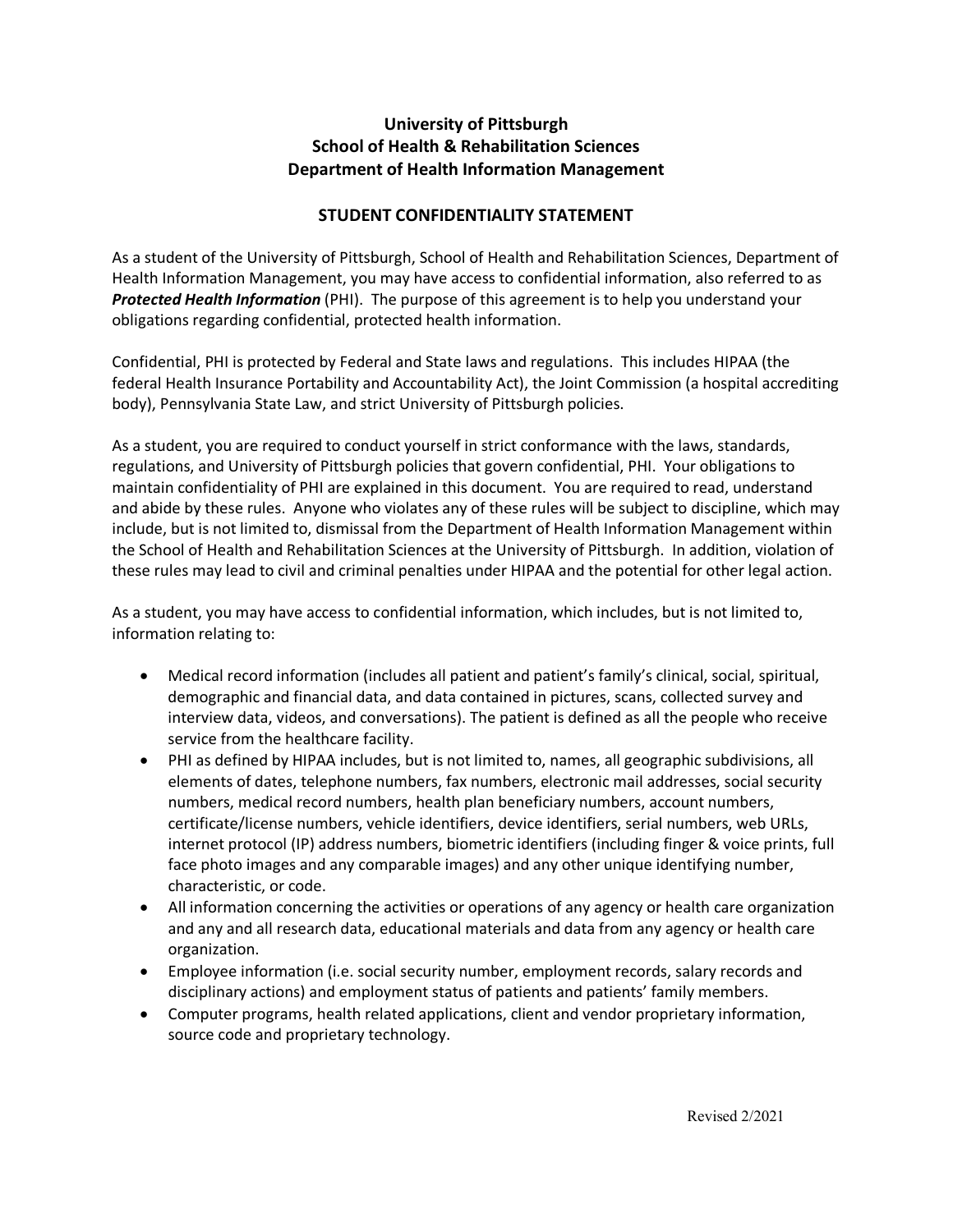## **Carefully read the following statements and sign below, acknowledging that you understand and agree to abide by these rules.**

I agree that I will not access patient records (either in paper or electronic form) except when specifically permitted to do so by my preceptor. I understand that under the Health Insurance Portability and Accountability Act of 1996 (HIPAA), my preceptor can only provide me with access to information which is necessary for the purposes of my student experience.

According to the American Health Information Management Association's (AHIMA's) Code of Ethics, it is the duty of all Health Information Management professionals to protect and maintain the confidentiality of all patients' medical information, since we serve as the patients' advocates for confidentiality.

I understand that I have an ethical duty while in the HIM program not to discuss with family, friends, or other acquaintances any confidential information seen or heard during class and lab, while working or volunteering on projects at local agencies and/or health care organizations, working or volunteering in any research projects and any other clinical and internship-related activities.

I will work to cultivate a climate where protection of patient privacy and PHI is always expected, and should I observe where confidentiality is not protected, I will speak up and inform my preceptor about the violation. The patient's privacy always comes FIRST.

I hereby agree that for all classes, labs, projects, research activities or internships/clinical activities:

- $\checkmark$  I will protect all confidential information that I may see or hear including, but not limited to:
	- o All types of data collected in the research project,
	- o Patient records (both paper and computer-based),
	- o Guest speakers,
	- o Student projects,
	- o Class/lab discussions,
	- o Conversations during internships and clinical visits (with staff and among staff),
	- o Financial information of internship and clinical sites,
	- o Any clinical and internship facility legal matters,
	- o Clinical and internship facility computer access/usage information,
	- o Any clinical facility and internship employee-employer issues or employee-employee issues, and
	- o Any other class, lab, research, or internship/clinical facility information.
- $\checkmark$  I will act in a professional manner at all times.
- $\checkmark$  I will use the information obtained strictly to enhance my educational understanding and research activity.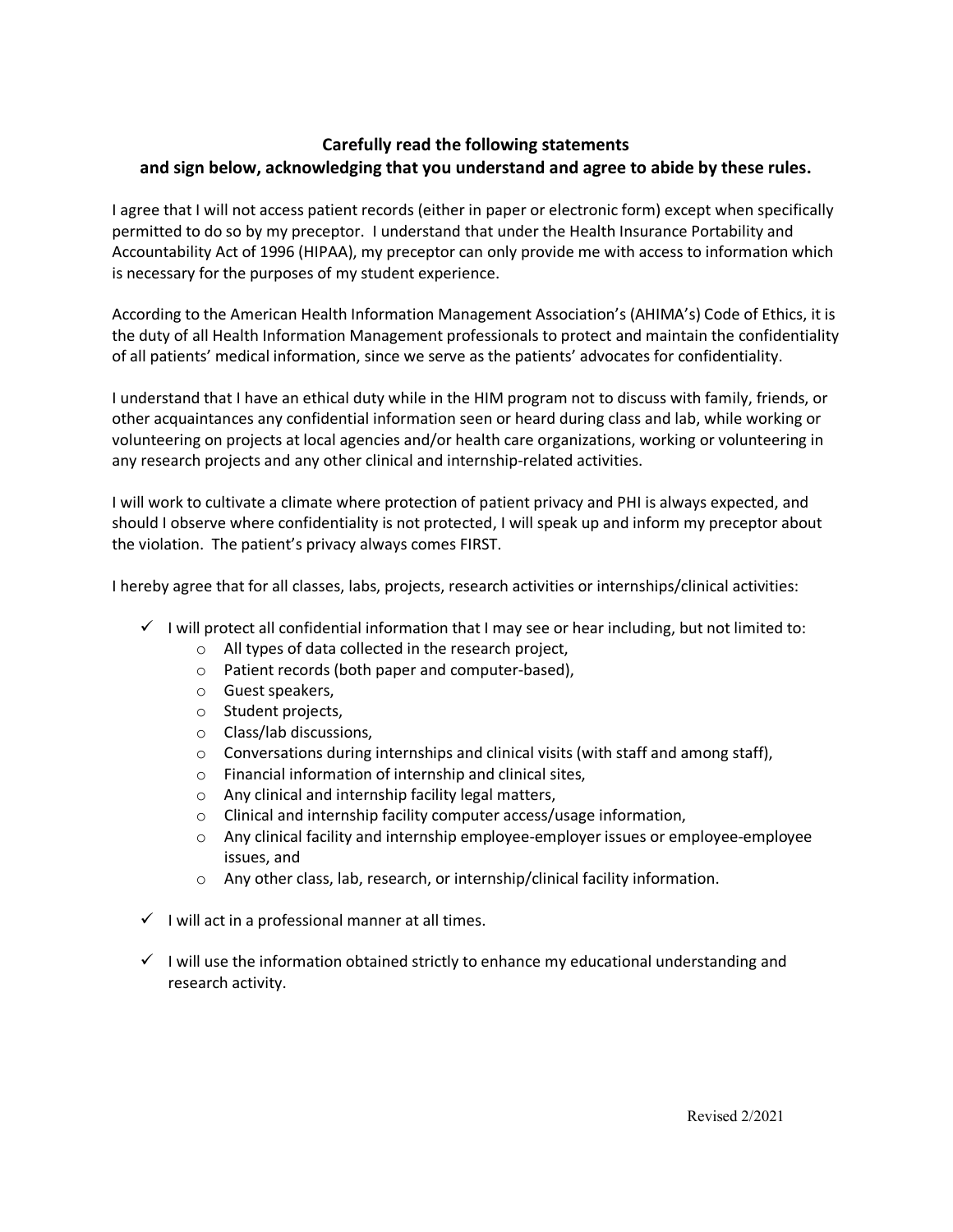- $\checkmark$  I will access only the information necessary to perform clinical and internship duties or as required for class/lab and project activities; and I will not search for:
	- o Celebrity records,
	- o Family member's records,
	- o Any specific diagnoses, or
	- o Records containing sensitive information.

If they are not needed in this research project.

 $\checkmark$  I will maintain the confidentiality of all research data and results used for projects, unless otherwise allowed by the facility (for written and oral reporting, the facility will remain anonymous). I will NOT include patient identifying data in any written paper or poster and oral report, and I will not divulge any sensitive information about any patient, provider, employee or organization in any written paper, poster, or oral report. I will make EVERY ATTEMPT to deidentify patients, providers, employees, and organizations.

By signing this form, I agree to abide by all of the conditions set forth in this statement. I have been advised and understand that any violation of this agreement will result in *disciplinary and academic actions* up to and including dismissal from the Department of Health Information Management of the School of Health and Rehabilitation Sciences at the University of Pittsburgh, and I may be subject to criminal and civil liability.

I have read the attached document which provides specific examples of activities that violate patient privacy and have an awareness of unacceptable activities. I will strive to always protect patient privacy and encourage others to do so, and will report violations to my preceptor or academic advisor.

| <b>Student Signature</b>     | Student Name (print)            | Date |
|------------------------------|---------------------------------|------|
| Instructor/Advisor Signature | Instructor/Advisor Name (print) | Date |